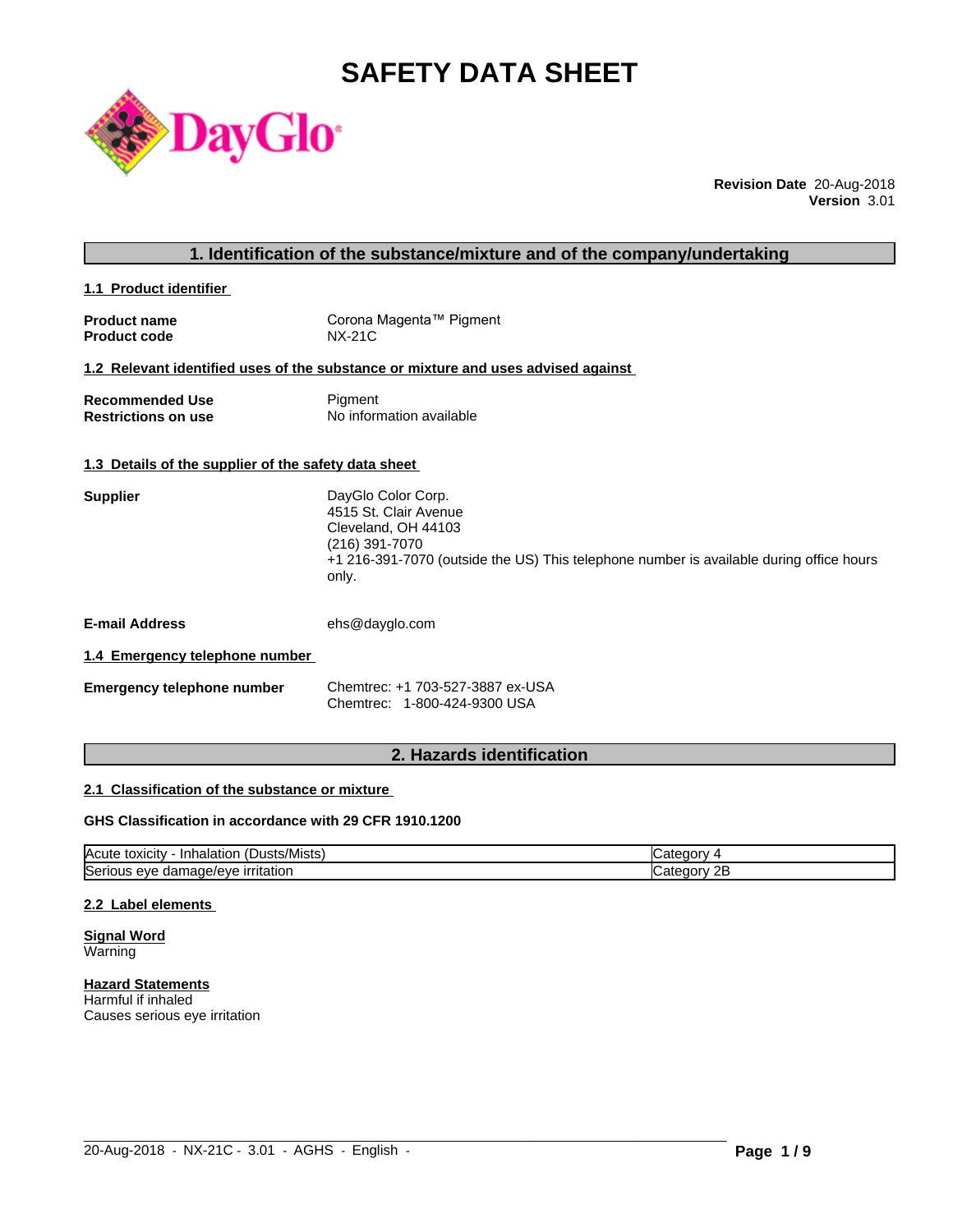

**Precautionary Statements - Prevention** Avoid breathing dust/fume/gas/mist/vapors/spray Use only outdoors or in a well-ventilated area Wear eye protection/ face protection

#### **Precautionary Statements - Response**

IF IN EYES: Rinse cautiously with water for several minutes. Remove contact lenses, if present and easy to do. Continue rinsing Immediately call a POISON CENTER or doctor IF INHALED: Remove person to fresh air and keep comfortable for breathing Call a POISON CENTER or doctor if you feel unwell

#### **2.3. Other Hazards Hazards not otherwise classified (HNOC)**

Not Applicable

#### **2.4 Other information**

Not Applicable

**Unknown Acute Toxicity**  $\langle 1\%$  of the mixture consists of ingredient(s) of unknown toxicity

# **3. Composition/Information on Ingredients**

# **Substance**

**Mixture**

| <b>Chemical Name</b>                                     | <b>CAS No.</b>  | .<br>Weiaht-% |
|----------------------------------------------------------|-----------------|---------------|
| $\cdots$<br>Basic<br>(tetrachlorozincate)<br>Violet<br>◡ | 73398-89-       |               |
| ~<br>Red<br><b>Basic</b><br>                             | $3068 - 39 - 1$ |               |

The exact percentage (concentration) of composition has been withheld as a trade secret.

# **4. First aid measures**

## **4.1 Description of first-aid measures**

| <b>General advice</b>                                           | No information available.                                                                                                                                                                                               |  |  |
|-----------------------------------------------------------------|-------------------------------------------------------------------------------------------------------------------------------------------------------------------------------------------------------------------------|--|--|
| Eye contact                                                     | Immediately flush with plenty of water. After initial flushing, remove any contact lenses and<br>continue flushing for at least 15 minutes. Keep eye wide open while rinsing. If symptoms<br>persist, call a physician. |  |  |
| <b>Skin contact</b>                                             | Immediate medical attention is not required. Wash off with soap and water.                                                                                                                                              |  |  |
| <b>Inhalation</b>                                               | Immediate medical attention is not required. Move to fresh air.                                                                                                                                                         |  |  |
| Ingestion                                                       | Do NOT induce vomiting. Drink plenty of water. Consult a physician.                                                                                                                                                     |  |  |
| 4.2 Most important symptoms and effects, both acute and delayed |                                                                                                                                                                                                                         |  |  |
| <b>Symptoms</b>                                                 | See Section 2.2, Label Elements and/or Section 11, Toxicological effects.                                                                                                                                               |  |  |
|                                                                 |                                                                                                                                                                                                                         |  |  |

 $\_$  ,  $\_$  ,  $\_$  ,  $\_$  ,  $\_$  ,  $\_$  ,  $\_$  ,  $\_$  ,  $\_$  ,  $\_$  ,  $\_$  ,  $\_$  ,  $\_$  ,  $\_$  ,  $\_$  ,  $\_$  ,  $\_$  ,  $\_$  ,  $\_$  ,  $\_$  ,  $\_$  ,  $\_$  ,  $\_$  ,  $\_$  ,  $\_$  ,  $\_$  ,  $\_$  ,  $\_$  ,  $\_$  ,  $\_$  ,  $\_$  ,  $\_$  ,  $\_$  ,  $\_$  ,  $\_$  ,  $\_$  ,  $\_$  ,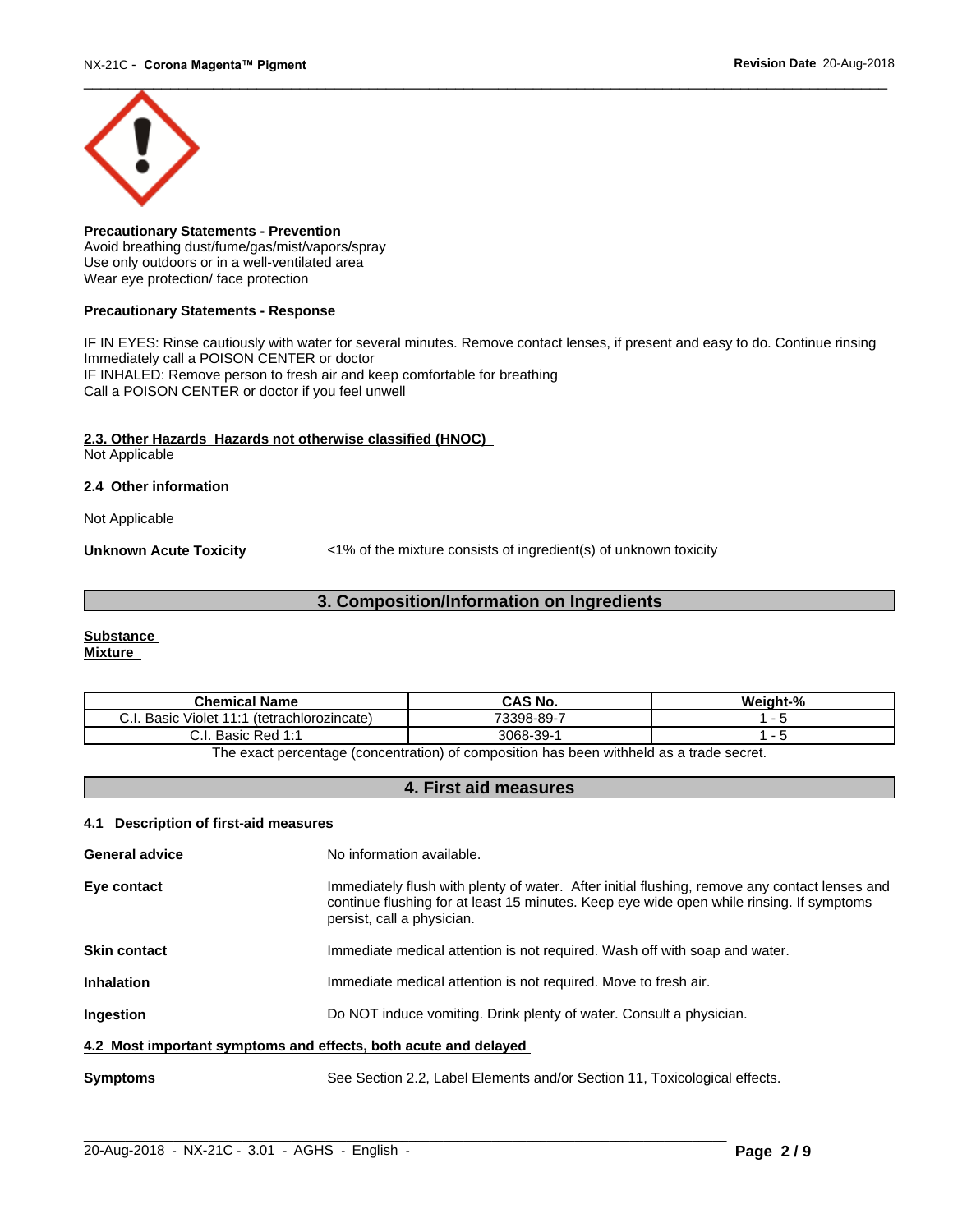#### **4.3 Indication of any immediate medical attention and special treatment needed**

**Notes to physician** Treat symptomatically.

# **5. Fire-Fighting Measures**

#### **5.1 Extinguishing media**

#### **Suitable extinguishing media**

Use extinguishing measures that are appropriate to local circumstances and the surrounding environment.

**Unsuitable Extinguishing Media** None.

#### **5.2 Special hazards arising from the substance or mixture**

#### **Special Hazard**

None known based on information supplied.

**Hazardous Combustion Products** Carbon oxides. Nitrogen oxides (NOx).

#### **Explosion Data**

#### **Sensitivity to Mechanical Impact** None.

**Sensitivity to Static Discharge** Fine dust dispersed in air, in sufficient concentrations, and in the presence of an ignition source is a potential dust explosion hazard.

#### **5.3 Advice for firefighters**

As in any fire, wear self-contained breathing apparatus pressure-demand, MSHA/NIOSH (approved or equivalent) and full protective gear.

### **6. Accidental Release Measures**

#### **6.1 Personal precautions, protective equipment and emergency procedures**

Ensure adequate ventilation, especially in confined areas. Use personal protective equipment.

#### **6.2 Environmental precautions**

Dust deposits should not be allowed to accumulate on surfaces as these may form an explosive mixture if they are released into the atmosphere in sufficient concentration. Avoid dispersal of dust in the air (i.e., cleaning dusty surfaces with compressed air). Nonsparking tools should be used. Prevent product from entering drains.

#### **6.3 Methods and materials for containment and cleaning up**

| <b>Methods for Containment</b> | Prevent dust cloud. Cover powder spill with plastic sheet or tarp to minimize spreading.                                                                                                                                                                                                                                                                                                |
|--------------------------------|-----------------------------------------------------------------------------------------------------------------------------------------------------------------------------------------------------------------------------------------------------------------------------------------------------------------------------------------------------------------------------------------|
| Methods for cleaning up        | Avoid dust formation. Take precautionary measures against static discharges. Do not dry<br>sweep dust. Wet dust with water before sweeping or use a vacuum to collect dust. Use<br>personal protective equipment. Take up mechanically and collect in suitable container for<br>disposal. Prevent product from entering drains. Keep in suitable and closed containers for<br>disposal. |

#### **7. Handling and storage**

#### **7.1 Precautions for safe handling**

Advice on safe handling **Avoid dust formation. Take precautionary measures against static discharges. Fine dust** dispersed in air may ignite. Wear personal protective equipment.

 $\_$  ,  $\_$  ,  $\_$  ,  $\_$  ,  $\_$  ,  $\_$  ,  $\_$  ,  $\_$  ,  $\_$  ,  $\_$  ,  $\_$  ,  $\_$  ,  $\_$  ,  $\_$  ,  $\_$  ,  $\_$  ,  $\_$  ,  $\_$  ,  $\_$  ,  $\_$  ,  $\_$  ,  $\_$  ,  $\_$  ,  $\_$  ,  $\_$  ,  $\_$  ,  $\_$  ,  $\_$  ,  $\_$  ,  $\_$  ,  $\_$  ,  $\_$  ,  $\_$  ,  $\_$  ,  $\_$  ,  $\_$  ,  $\_$  ,

#### **Hygiene measures** Handle in accordance with good industrial hygiene and safety practice.

**7.2 Conditions for safe storage, including any incompatibilities**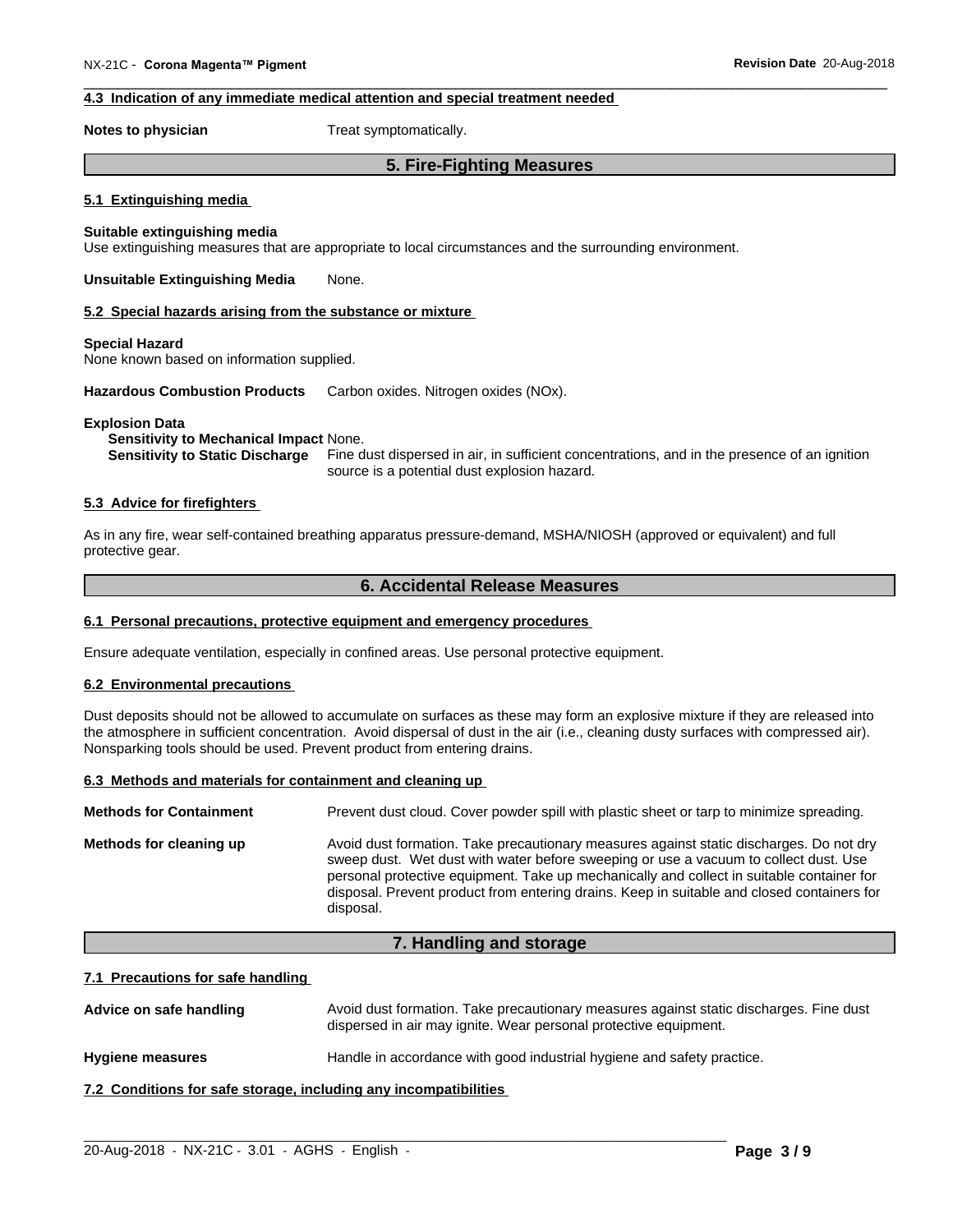| <b>Storage Conditions</b> | Keep tightly closed in a dry and cool place. |
|---------------------------|----------------------------------------------|
| <b>Materials to Avoid</b> | No materials to be especially mentioned.     |

# **8. Exposure controls/personal protection**

### **8.1 Exposure Guidelines**

# **8.2 Appropriate engineering controls**

| <b>Engineering Measures</b> | Showers              |  |
|-----------------------------|----------------------|--|
|                             | Eyewash stations     |  |
|                             | Ventilation systems. |  |

### **8.3 Individual protection measures, such as personal protective equipment**

| <b>Eve/Face Protection</b>    | Safety glasses with side-shields.                                                                              |
|-------------------------------|----------------------------------------------------------------------------------------------------------------|
| Skin and body protection      | Wear chemical resistant footwear and clothing such as gloves, an apron or a whole body<br>suit as appropriate. |
| <b>Respiratory protection</b> | . NIOSH/MSHA approved respiratory protection should be worn if exposure is anticipated.                        |
| <b>Hygiene measures</b>       | See section 7 for more information                                                                             |

 $\_$  ,  $\_$  ,  $\_$  ,  $\_$  ,  $\_$  ,  $\_$  ,  $\_$  ,  $\_$  ,  $\_$  ,  $\_$  ,  $\_$  ,  $\_$  ,  $\_$  ,  $\_$  ,  $\_$  ,  $\_$  ,  $\_$  ,  $\_$  ,  $\_$  ,  $\_$  ,  $\_$  ,  $\_$  ,  $\_$  ,  $\_$  ,  $\_$  ,  $\_$  ,  $\_$  ,  $\_$  ,  $\_$  ,  $\_$  ,  $\_$  ,  $\_$  ,  $\_$  ,  $\_$  ,  $\_$  ,  $\_$  ,  $\_$  ,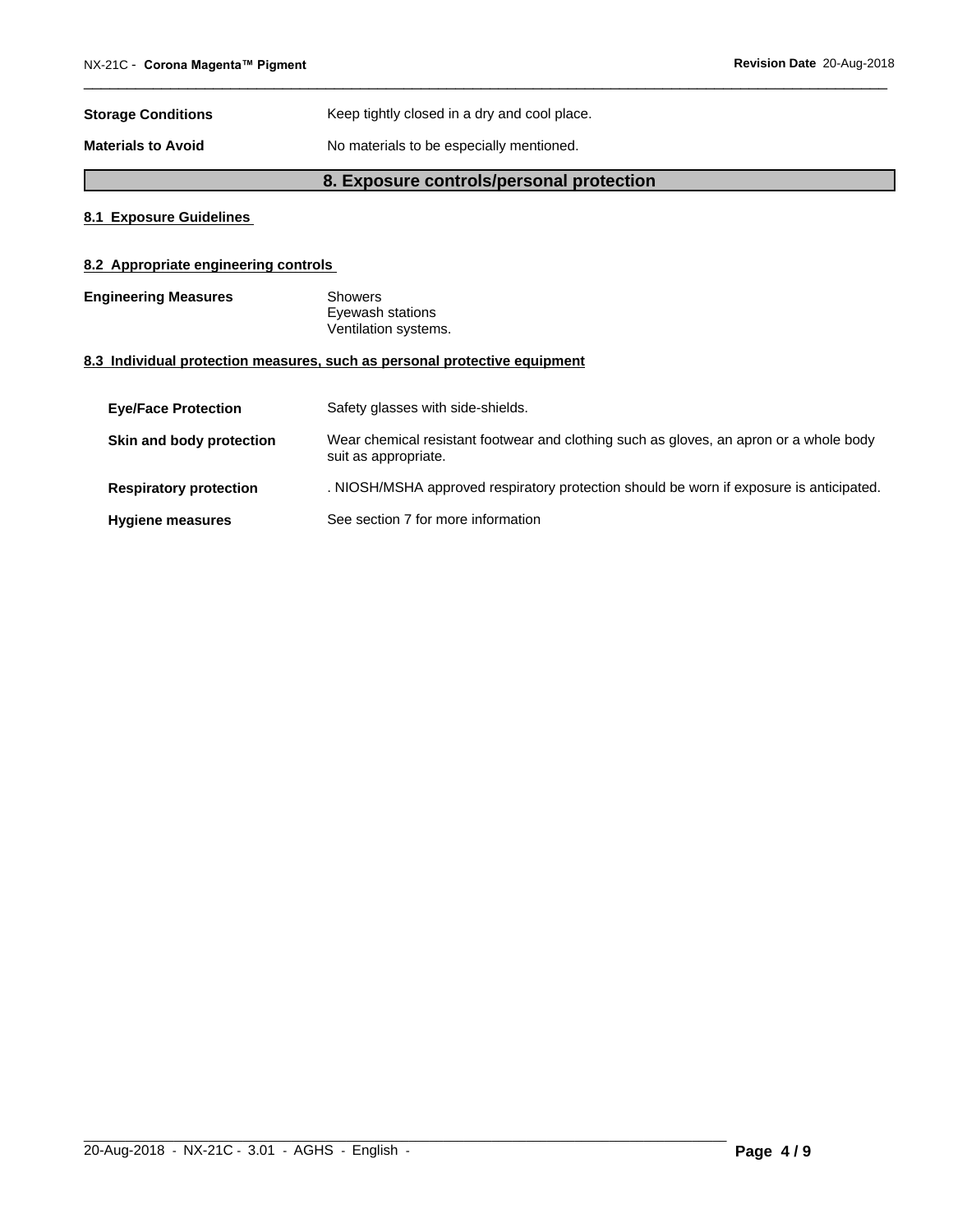# **9. Physical and chemical properties**

## **9.1 Information on basic physical and chemical properties**

| <b>Physical state</b>              | Solid                                 |                          |                          |
|------------------------------------|---------------------------------------|--------------------------|--------------------------|
| Appearance                         | Powder                                | <b>Color</b>             | Magenta                  |
| Odor                               | Mild                                  | <b>Odor Threshold</b>    | No information available |
| <b>Property</b>                    | <b>Values</b>                         | Remarks • Methods        |                          |
| рH                                 | Not Applicable                        |                          |                          |
| <b>Melting/freezing point</b>      | 120 °C / 248 °F                       |                          |                          |
| <b>Boiling point/boiling range</b> | Not applicable                        | No information available |                          |
| <b>Flash Point</b>                 | Not Applicable                        | No information available |                          |
| <b>Evaporation rate</b>            | Not Applicable                        | No information available |                          |
| Flammability (solid, gas)          |                                       | No information available |                          |
| <b>Flammability Limits in Air</b>  |                                       |                          |                          |
| upper flammability limit           |                                       | No information available |                          |
| lower flammability limit           |                                       | No information available |                          |
| Vapor pressure                     |                                       | No information available |                          |
| Vapor density                      |                                       | No information available |                          |
| <b>Specific Gravity</b>            | 1.20                                  |                          |                          |
| <b>Water solubility</b>            | Insoluble in water                    |                          |                          |
| Solubility in other solvents       |                                       | No information available |                          |
| <b>Partition coefficient</b>       |                                       | No information available |                          |
| <b>Autoignition temperature</b>    |                                       | No information available |                          |
| <b>Decomposition temperature</b>   |                                       | No information available |                          |
| <b>Viscosity, kinematic</b>        |                                       | No information available |                          |
| Viscosity, dynamic                 |                                       | No information available |                          |
| <b>Explosive properties</b>        | Fine dust dispersed in air may ignite |                          |                          |
| <b>Oxidizing Properties</b>        |                                       | No information available |                          |
| 0.0. Other information             |                                       |                          |                          |

#### **9.2 Other information Volatile organic compounds (VOC)** None **content**

# **10. Stability and Reactivity**

#### **10.1 Reactivity**

No dangerous reaction known under conditions of normal use

# **10.2 Chemical stability**

Stable

#### **10.3 Possibility of hazardous reactions**

None under normal processing.

#### **10.4 Conditions to Avoid**

Dust formation. Take precautionary measures against static discharges.

#### **10.5 Incompatible Materials**

None known based on information supplied.

#### **10.6 Hazardous Decomposition Products**

None known based on information supplied.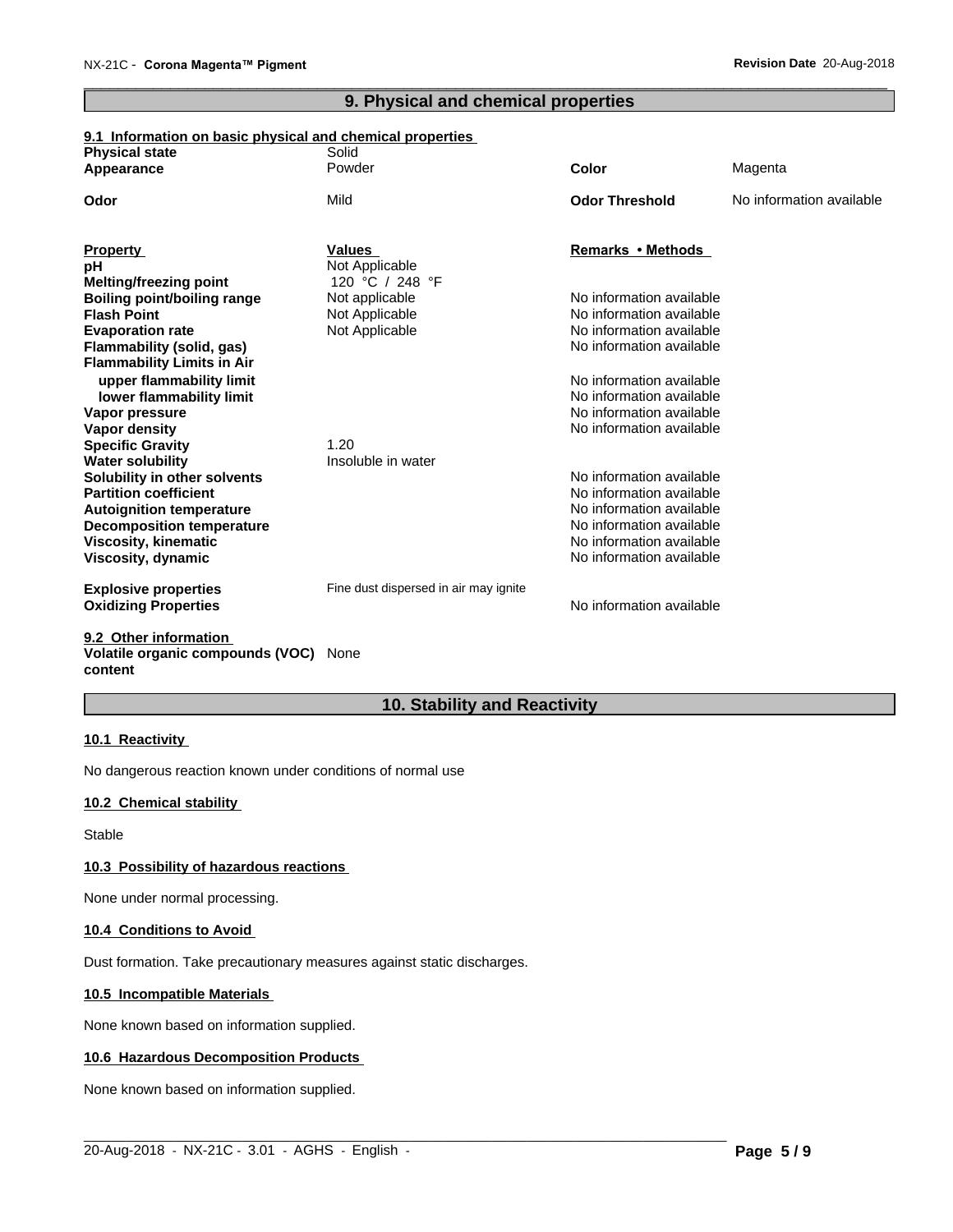# **11. Toxicological information**

# **11.1 Acute toxicity**

#### **Numerical measures of toxicity: Product Information**

#### **The following values are calculated based on chapter 3.1 of the GHS document**

| Unknown Acute Toxicity  | $\langle 1\%$ of the mixture consists of ingredient(s) of unknown toxicity |
|-------------------------|----------------------------------------------------------------------------|
| Oral LD50               | 9,660.00 mg/kg                                                             |
| <b>LC50 (Dust/Mist)</b> | $2.60$ mg/l                                                                |

#### **Numerical measures of toxicity: Component Information**

| <b>Chemical Name</b>   | LD50 Oral          | <b>LD50 Dermal</b>       | <b>LC50 Inhalation</b>          |
|------------------------|--------------------|--------------------------|---------------------------------|
| C.I. Basic Violet 11:1 | 220 mg/kg (Rat)    | $\overline{\phantom{0}}$ | $0.83$ mg/l (4 hour)            |
| (tetrachlorozincate)   |                    |                          |                                 |
| 73398-89-7             |                    |                          |                                 |
| C.I. Basic Red 1:1     | (Rat)<br>449 mg/kg | 2,500 mg/kg (rat)        | $0.05 \,\mathrm{mg}/I$ (4 hour) |
| 3068-39-1              |                    |                          |                                 |

 $\_$  ,  $\_$  ,  $\_$  ,  $\_$  ,  $\_$  ,  $\_$  ,  $\_$  ,  $\_$  ,  $\_$  ,  $\_$  ,  $\_$  ,  $\_$  ,  $\_$  ,  $\_$  ,  $\_$  ,  $\_$  ,  $\_$  ,  $\_$  ,  $\_$  ,  $\_$  ,  $\_$  ,  $\_$  ,  $\_$  ,  $\_$  ,  $\_$  ,  $\_$  ,  $\_$  ,  $\_$  ,  $\_$  ,  $\_$  ,  $\_$  ,  $\_$  ,  $\_$  ,  $\_$  ,  $\_$  ,  $\_$  ,  $\_$  ,

#### **11.2 Information on toxicologicaleffects**

#### **Skin corrosion/irritation**

Product Information • May cause irritation Component Information • No information available

#### **Serious eye damage/eye irritation**

Product Information • Irritating to eyes

Component Information

• No information available

#### **Respiratory or skin sensitization**

Product Information

• May be harmful if inhaled

Component Information

• No information available

#### **Germ cell mutagenicity**

Product Information • No information available Component Information • No information available

#### **Carcinogenicity**

Product Information • Contains no ingredient listed as a carcinogen Component Information • No information available

#### **Reproductive toxicity**

Product Information • No information available Component Information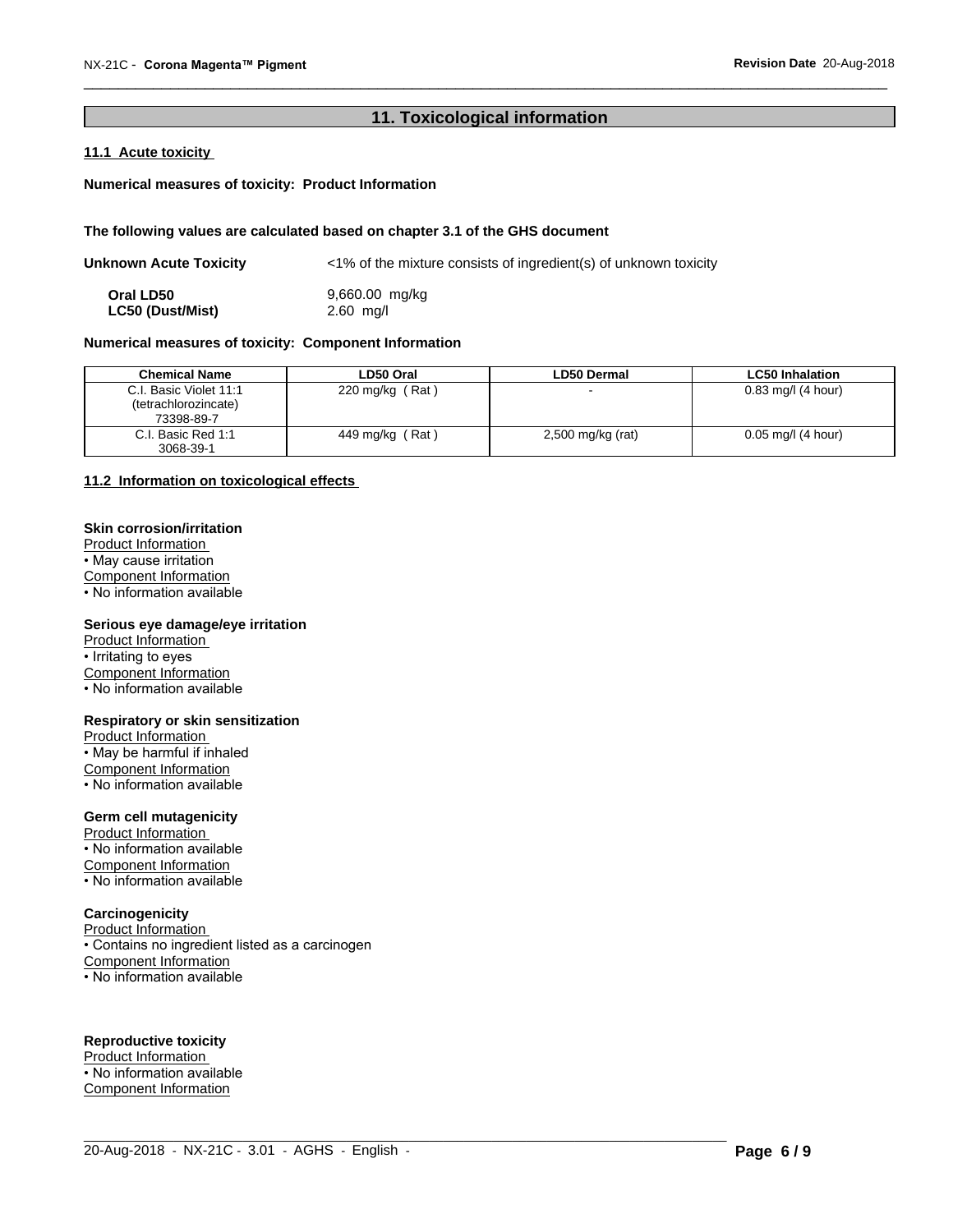• No information available

**STOT - single exposure** No information available

#### **STOT - repeated exposure**

• No known effect

#### **Other adverse effects**

Product Information • No information available Component Information • No information available

**Aspiration hazard** Product Information • No information available Component Information • No information available

# **12. Ecological information**

#### **12.1 Toxicity**

**Ecotoxicity No information available** 

 $<$  1 % of the mixture consists of components(s) of unknown hazards to the aquatic environment

#### **Ecotoxicity effects**

# **12.2 Persistence and degradability**

No information available.

#### **12.3 Bioaccumulative potential**

Discharge into the environment must be avoided

### **12.4 Mobility in soil**

No information available.

#### **12.5 Other adverse effects**

No information available

# **13. Disposal Considerations**

#### **13.1 Waste treatment methods**

Dispose of in accordance with federal, state, and local regulations.

# **14. Transport Information**

 $\_$  ,  $\_$  ,  $\_$  ,  $\_$  ,  $\_$  ,  $\_$  ,  $\_$  ,  $\_$  ,  $\_$  ,  $\_$  ,  $\_$  ,  $\_$  ,  $\_$  ,  $\_$  ,  $\_$  ,  $\_$  ,  $\_$  ,  $\_$  ,  $\_$  ,  $\_$  ,  $\_$  ,  $\_$  ,  $\_$  ,  $\_$  ,  $\_$  ,  $\_$  ,  $\_$  ,  $\_$  ,  $\_$  ,  $\_$  ,  $\_$  ,  $\_$  ,  $\_$  ,  $\_$  ,  $\_$  ,  $\_$  ,  $\_$  ,

| <u>DOT</u> | Not regulated |
|------------|---------------|
| <b>MEX</b> | Not regulated |

**IMDG** Not regulated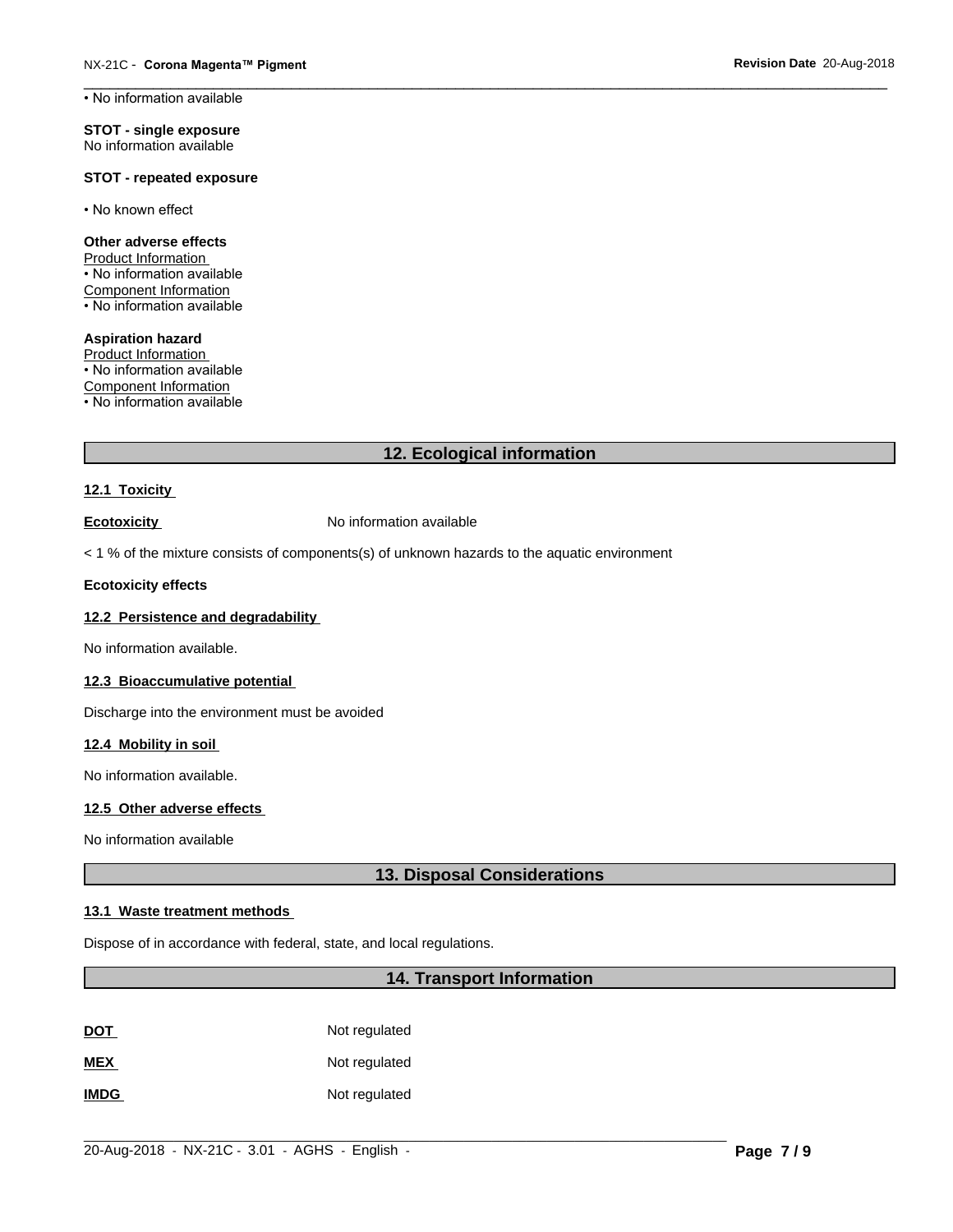#### **IATA** Not regulated

|                                | 15. Regulatory information |  |
|--------------------------------|----------------------------|--|
| 15.1 International Inventories |                            |  |
| <b>TSCA</b>                    | Complies                   |  |
| <b>DSL</b>                     | $\overline{\phantom{0}}$   |  |
| <b>EINECS/ELINCS</b>           | Complies                   |  |
| <b>ENCS</b>                    | $\overline{\phantom{0}}$   |  |
| <b>IECSC</b>                   | ٠                          |  |
| <b>KECL</b>                    | $\overline{\phantom{a}}$   |  |
| <b>PICCS</b>                   | ۰                          |  |
| <b>AICS</b>                    | Complies                   |  |
| <b>NZIoC</b>                   | ٠                          |  |

 **TSCA** - United States Toxic Substances Control Act Section 8(b) Inventory

 **DSL** - Canadian Domestic Substances List

 **EINECS/ELINCS** - European Inventory of Existing Chemical Substances/European List of Notified Chemical Substances

 **PICCS** - Philippines Inventory of Chemicals and Chemical Substances

 **ENCS** - Japan Existing and New Chemical Substances

 **IECSC** - China Inventory of Existing Chemical Substances

 **KECL** - Korean Existing and Evaluated Chemical Substances

 **PICCS** - Philippines Inventory of Chemicals and Chemical Substances

 **AICS** - Australian Inventory of Chemical Substances

 **NZIoC** - New Zealand Inventory of Chemicals

### **15.2 U.S. Federal Regulations**

#### **SARA 313**

Section 313 of Title III of the Superfund Amendments and Reauthorization Act of 1986 (SARA). This product contains a chemical or chemicals which are subject to the reporting requirements of the Act and Title 40 of the Code of Federal Regulations, Part 372:

| <b>Chemical Name</b>                                      | <b>SARA 313 - Threshold Values %</b> | Weight-%   |
|-----------------------------------------------------------|--------------------------------------|------------|
| Resin (Zinc Compound)                                     |                                      | $90 - 100$ |
| C.I. Basic Violet 11:1 (tetrachlorozincate)<br>73398-89-7 | .u                                   | - 5        |

#### **15.3 Pesticide Information**

Not applicable

#### **15.4 U.S. State Regulations**

### **California Proposition 65**

This product contains the following Proposition 65 chemicals:

| <b>Chemical Name</b><br>C.I. Basic Violet 10 - 81-88-9 |                        |                              | California Prop. 65<br>Carcinogen |                                    |
|--------------------------------------------------------|------------------------|------------------------------|-----------------------------------|------------------------------------|
|                                                        |                        | <b>16. Other information</b> |                                   |                                    |
| <b>NFPA</b>                                            | <b>Health Hazard -</b> | Flammability -               | Instability -                     | <b>Physical and chemical</b>       |
| <b>HMIS</b>                                            | <b>Health Hazard 2</b> | <b>Flammability 1</b>        | <b>Physical Hazard 0</b>          | hazards -<br>Personal protection X |

#### **Legend:**

*ACGIH (American Conference of Governmental Industrial Hygienists) Ceiling* (C) *DOT (Department of Transportation)*